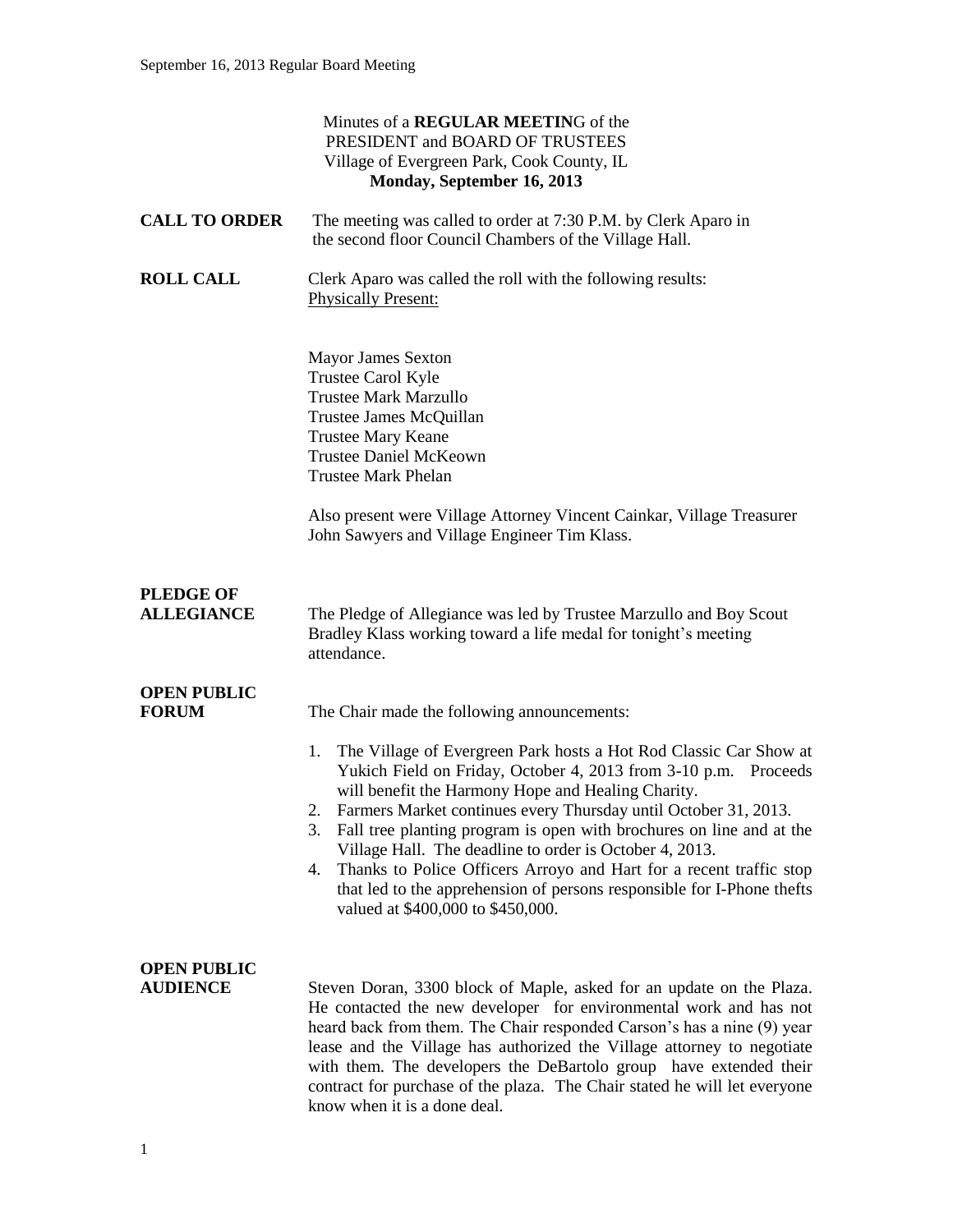### **UNITED METER PRESENTATION**

The Chair noted the new meter program is being done at no cost to the homeowner or business owners. He introduced Mr. Doug Punke, President of United Meters, Inc. and Mr. Mike Rodosky, Vice President of United Meters and Mr. Jerry Plotke of HD Supply.

Mr. Punke stated United Meters has 22 years of experience and uses only licensed Union Local #130 Plumbers during the replacement process. The entire process takes (20) twenty minutes and water is shut off for about 5 minutes. The entire process takes (20) twenty minutes and water is shut off for about 5 minutes. Installations will be done Monday thru Saturday with any necessary accommodations to businesses and residences with special requirements.

Trustee Marzullo questioned how broken shut offs valve issues will be handled. The process was discussed; and the fees for new valves. The owners will have the option to have another contractor fix the valves. Signatures from the owners will verify the documentation of meter readings. Trustee McQuillan questioned valves leaking from the stems. He asked if the Village can get a list of any homes without a shut off inside the house.

Jerry Plotke, of HD Supply explained the new smart meters. He stated current meters are 20 -25 years old, long past their expected life span. The new meters have no moving parts and meet current ANSI/AWWA industry standards for accuracy. The new meters are warrantied for 20 years the new smart meters are equipped with diagnostic and lifetime alarms which can detect leaks within gallons. The old system did not have an alarm and allowed thousands of gallons to be lost. Jerry stated a 6,000 gallon leak was already detected on a newly installed meter.

The new drive by system can be upgraded with antennae reads in the future. A model smart meter with interior and exterior equipment was presented and will be at the Village Hall for display. Residents and business owners are encouraged to call the Water Department with questions or concerns.

**REGULAR** 

**AGENDA** Motion by Trustee Phelan second by Trustee Kyle to waive the reading of the minutes of the September 3, 2013 Regular Meeting of the President and Board of Trustees and approved as presented was passed by unanimous voice vote and so ordered by the Chair.

## **RESOLUTION**

**NO. 21-2013** Motion by Trustee Marzullo second by Trustee Keane, to approve **Resolution NO. 21-2013** with expenditures of the General Corporate Fund of \$ 120,772.73 and the Sewer and Water Fund in the amount of  $$246,920.31$  and the 95<sup>th</sup> Street TIF Fund, \$48,912.00 and the Capital Improvement Fund, \$1,378.33 and the Street Bond Fund, \$ 750.00 for a total of \$ 418,733.37. Upon roll call, voting YES: Trustees Kyle, Marzullo, McQuillan, Keane, McKeown and Phelan; voting NO: NONE. The motion was passed and so ordered by the Chair.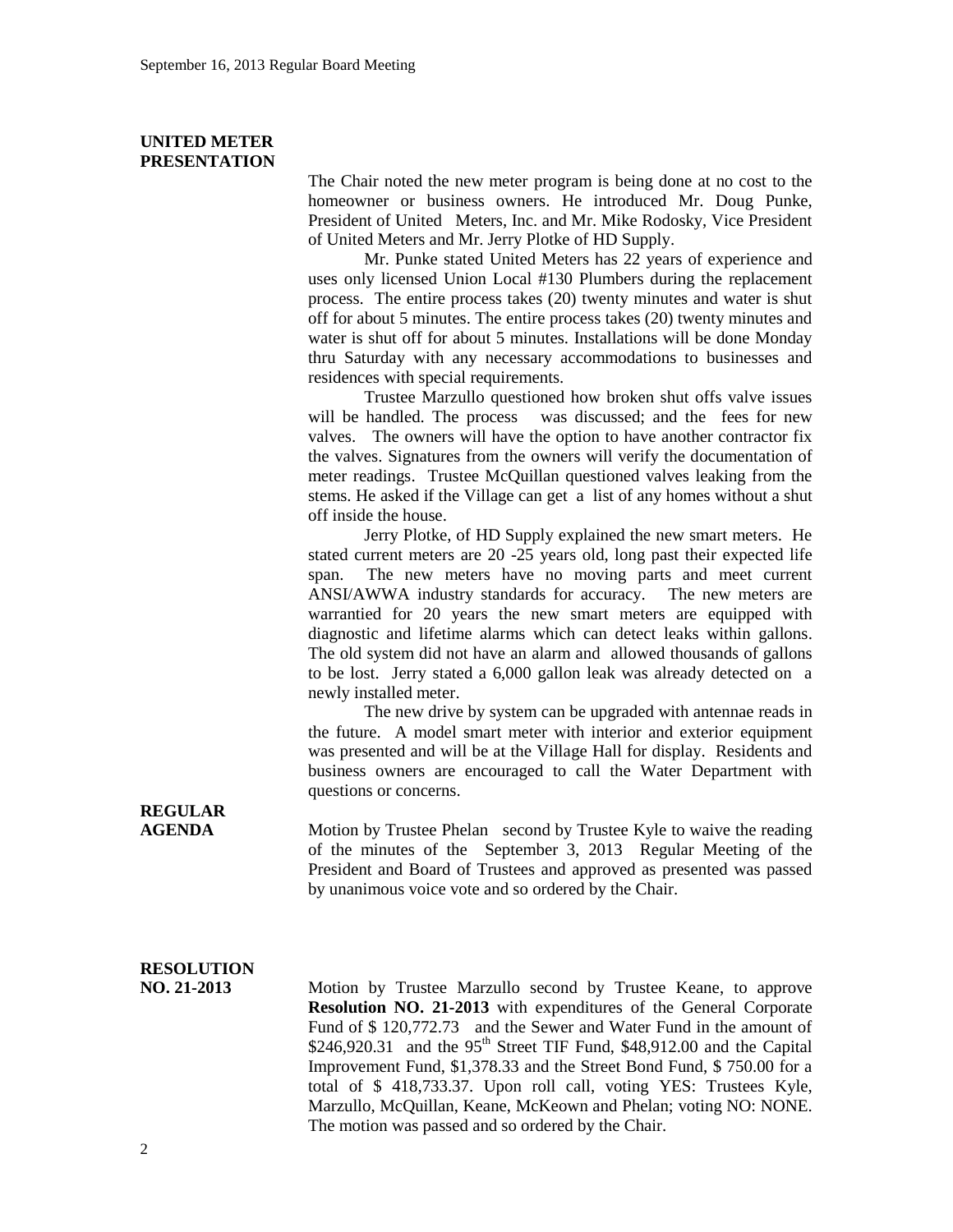### **TREASURER'S**

**REPORT** Motion by Trustee Phelan second by Trustee McKeown to approve the Village Treasurer's report for August 2013 with totals of \$ 6,309,747.21 in the General Fund and \$3,123,886.81 in the Sewer and Water Fund. The motion was passed by unanimous voice vote and so ordered by the Chair.

## **WATER**

**COLLECTOR** Motion by Trustee McQuillan second by Trustee Marzullo to approve the Water Collector's Report for August 2013 in the amount of \$ 630,803.88. The motion was passed by unanimous voice vote and so ordered by the Chair.

## **BUSINESS**

**CERTIFICATES** Motion by Trustee Kyle second by Trustee McQuillan to approve the business license application for **Walgreens** (Store #15635) located **at 3959 W. 95th Street** to conduct retail merchandise sales and pharmacy in Evergreen Park. The Chair noted the store hours (7) seven days per week 8:00 am – 10:00 p.m. and they have not requested a beer and wine license at this time. Upon roll call, voting YES: Trustees Marzullo, McQuillan, Keane, McKeown, Phelan and Kyle; voting NO: NONE. The motion was passed and so ordered by the Chair.

> Motion by Trustee Kyle second by Trustee Keane to approve the business license regulation certificate for **Bell Avenue Fitness located at**  2700 W. 91<sup>st</sup> Street, inside Evergreen Racquet and Fitness Club to conduct strength and fitness training. Upon roll call, voting YES: Trustees McQuillan, Keane, McKeown, Phelan, Kyle and Marzullo; voting NO: NONE. The motion was passed and so ordered by the Chair.

> Motion by Trustee McQuillan second by Trustee Kyle to approve the **Junker's License** for David Ewert to operate with a Junkers license with the Village limits. Upon roll call, voting YES: Trustees Keane, McKeown, Phelan, Kyle, Marzullo and McQuillan; voting NO: NONE. The motion was passed and so ordered by the Chair.

# **DIRECT ENERGY**

**DISCUSSION** A discussion took place regarding the cost of energy including electric and natural gas prices. Attorney Cainkar stated there were five or six bids and Direct Energy had the lowest price for a three (3) year contract. This does not include residential/ business usage. A discussion took place regarding the credit worthy ratings used to determine Com Ed vs. Direct Energy rates. The attorney was directed by the Chair to accept the contract. No Board Action required.

## **STANDARD BANK COMMITMENT LETTER/**

**FIRE TRUCKS** Motion by Trustee McKeown second by Trustee McQuillan to approve the commitment letter with Standard Bank for the purchase of (2) Fire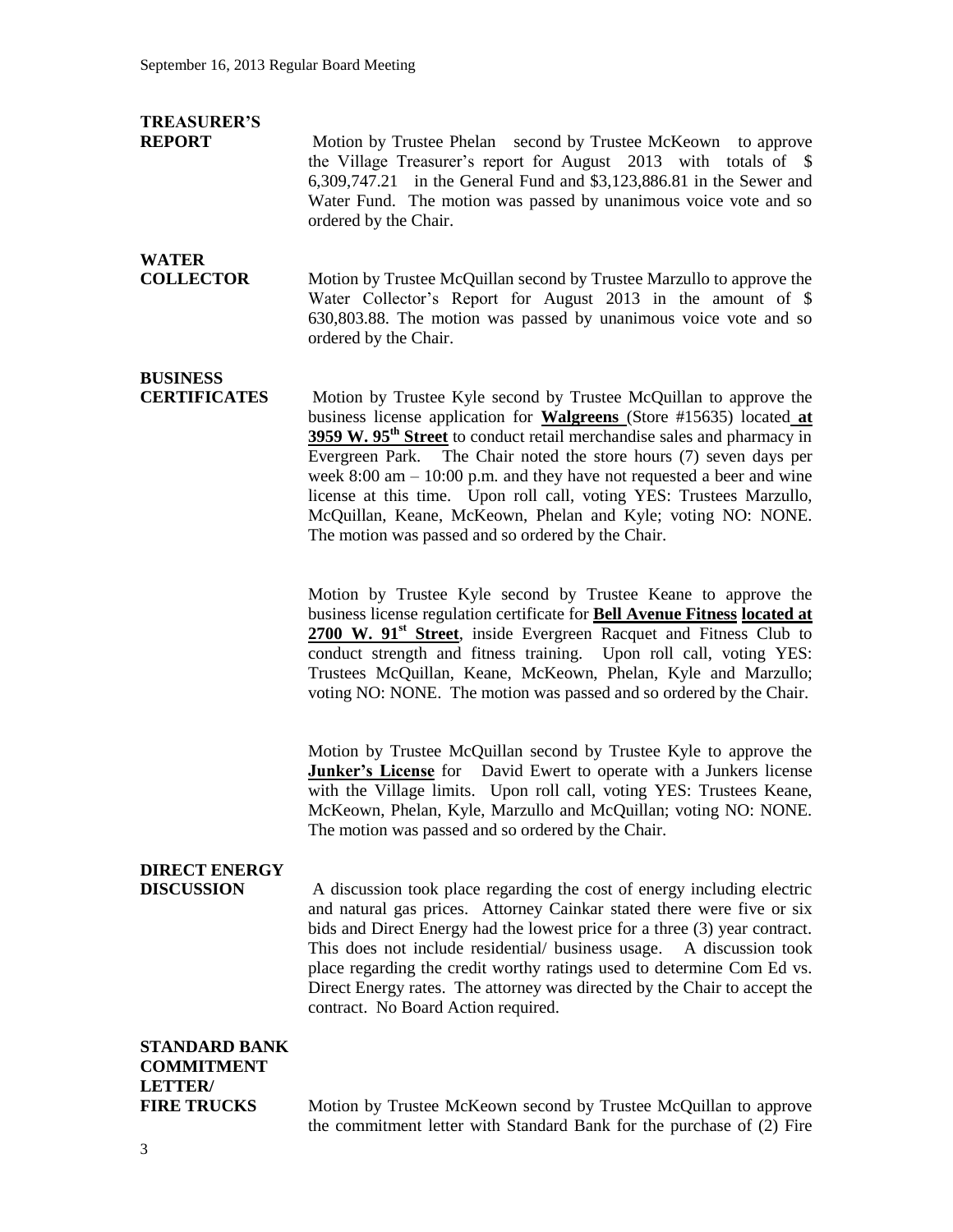Truck a rate of 2.875% locked and tax exempt for period of 10 years. Upon roll call, voting YES: Trustees McKeown, Phelan, Kyle, Marzullo, McQuillan and Keane; voting NO: NONE. The motion was passed and so ordered by the Chair.

## **RESOLUTION**

**NO. 5-2013** Motion by Trustee Phelan second by Trustee Kyle to approve **RESOLUTION NO. 5-2013**, **RELATING TO PARTICIPATION BY ELECTED OFFICIALS IN THE ILLINOIS MUNICIPAL RETIREMENT FUND.** The Chair noted this is an update item to raise the required number of hours passed in 1986 from 600 hours to 1,000 hours for participation in IMRF for the Mayor and the Clerk**.** Upon roll call, voting YES: Trustees Phelan, Kyle, Marzullo, McQuillan, Keane and McKeown; voting NO: NONE. The motion was passed and so ordered by the Chair.

### **QUEEN OF MARTYRS HOMECOMING**

Motion by Trustee Marzullo second by Trustee McKeown to approve the request for the annual Queen of Martyrs Homecoming and Parade on Saturday, October 12, 2013 from noon to 1:30 p.m.

Upon roll call, voting YES: Kyle, Marzullo, McQuillan, Keane, McKeown and Phelan; voting NO: NONE. The motion was passed and so ordered by the Chair.

#### **PROCLAMATION ARTS AND HUMANITIES MONTH**

Motion by Trustee Kyle second by Trustee Marzullo to approve the proclamation *"Proclaiming the Month of October Arts and Humanities Month in the Village of Evergreen Park, Illinois."* The motion was passed by unanimous voice vote and so ordered by the Chair. **ENGINEER'S REPORT** Tim Klass had not report. **ATTORNEY'S REPORT** The attorney had no report. **BIDS NONE. MISC.** The Chair directed the attorney to prepare an ordinance for the purchase and improvement of an empty lot located at 2825 W. 95<sup>th</sup> Street at a cost of \$380,000 and \$100,000 additional for improvements to be paid with TIF Funds. The lot will be used as a municipal parking lot and will help alleviate parking on side streets. Upon roll call, voting YES: Kyle, Marzullo, McQuillan, Keane, McKeown and Phelan; voting NO: NONE. The motion was passed and so ordered by the Chair.